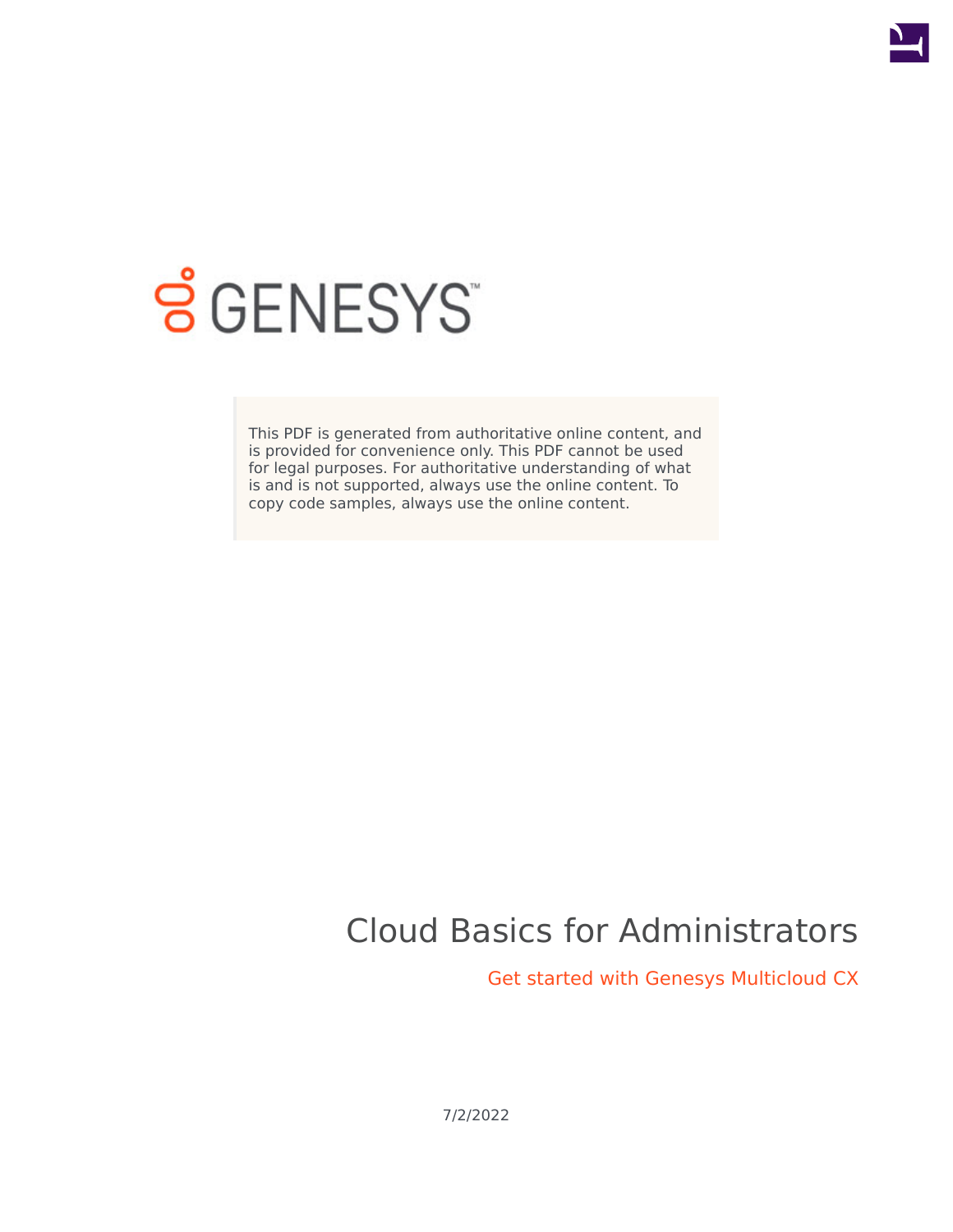## Contents

- 1 [View requirements](#page-2-0)
- 2 [Add resources](#page-2-1)
- 3 [Adjust your routing strategies and resources](#page-3-0)
- 4 [Try out your environment](#page-3-1)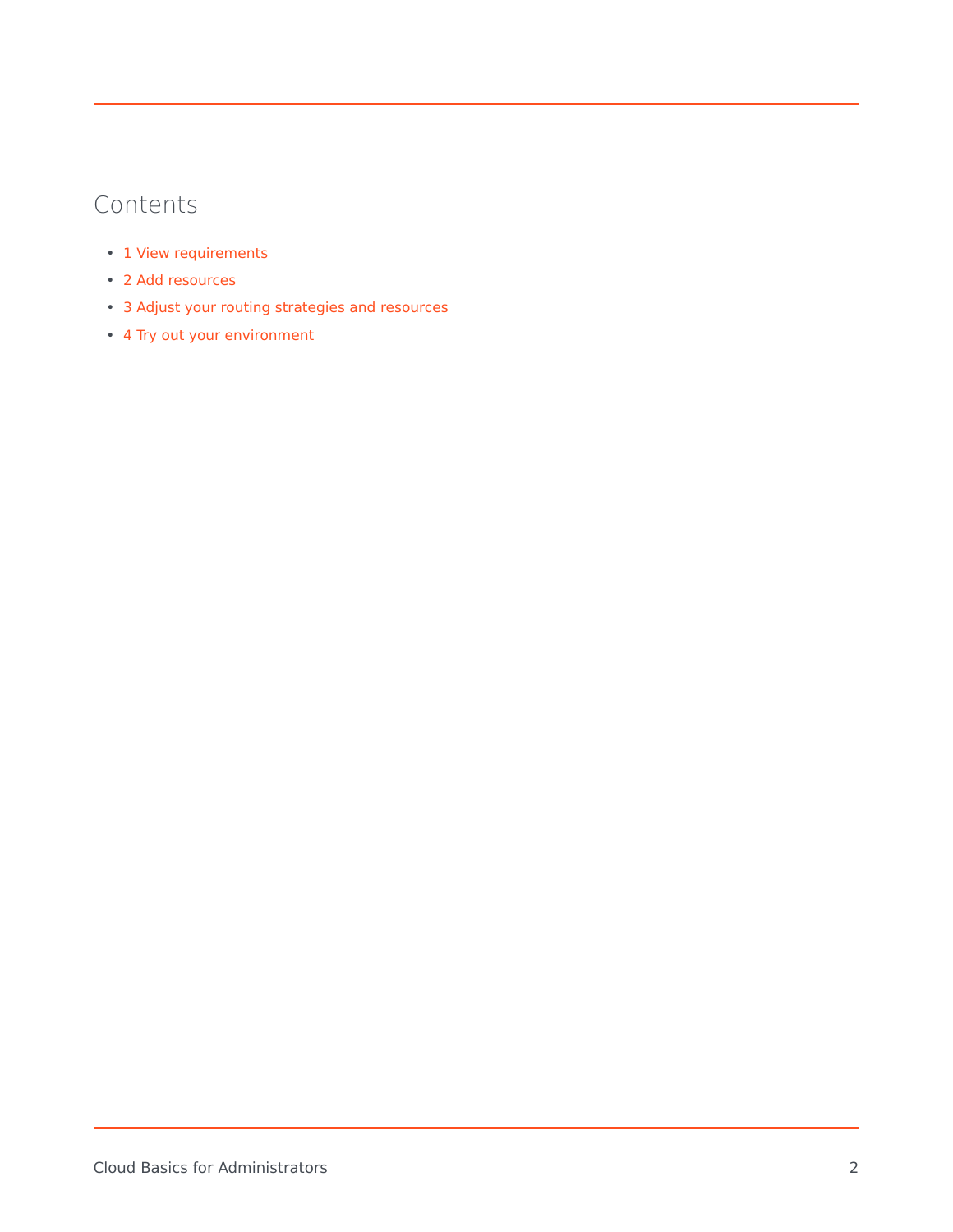• •

•

• Administrator

Find out how to set up and test your contact center.

Your contact center comes pre-configured with the functions and settings needed to distribute inbound calls and perform other tasks. After reviewing system requirements, you can add resources, adjust settings, and modify routing behavior as needed. Then try out your environment by staging calls and viewing reports.

#### <span id="page-2-0"></span>View requirements

Before you begin working with your environment, review system and other requirements:

- Genesys Multicloud CX system requirements
- Applications, roles, and permissions
- Password rules
- Single sign-on

#### <span id="page-2-1"></span>Add resources

Using Agent Setup, you can add resources as you need them.

- Agents, administrators, and supervisors
- Skills
- Agent groups
- DNs
- Virtual Queues